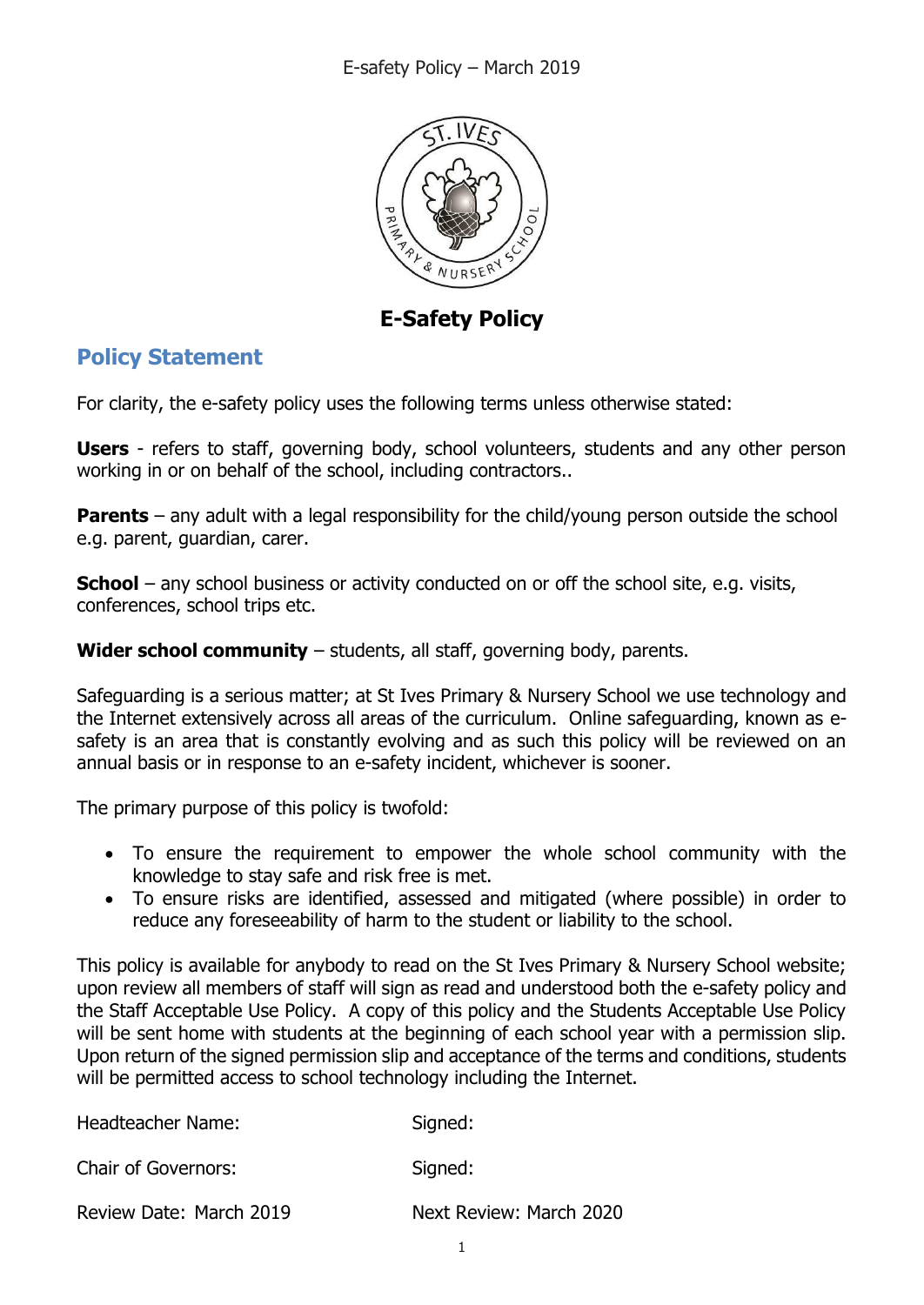### **Policy Governance (Roles & Responsibilities)**

### **Governing Body**

The governing body is accountable for ensuring that our school has effective policies and procedures in place; as such they will:

- Review this policy at least annually and in response to any e-safety incident to ensure that the policy is up to date, covers all aspects of technology use within the school, to ensure e-safety incidents were appropriately dealt with and ensure the policy was effective in managing those incidents.
- Appoint one governor to have overall responsibility for the governance of e-safety at the school who will:
	- $\circ$  Keep up to date with emerging risks and threats through technology use.
	- o Receive regular updates from the Headteacher in regards to training, identified risks and any incidents.
	- o Attendance at E-safety Group meetings.

### **Headteacher**

Reporting to the governing body, the Headteacher has overall responsibility for E-safety within our school. The day-to-day management of this will be delegated to a member of staff, the E-safety Officer (or more than one), as indicated below.

The Headteacher will ensure that:

- E-safety training throughout the school is planned and up to date and appropriate to the recipient, i.e. students, all staff, senior leadership team and governing body, parents.
- The designated e-safety Officer(s) has had appropriate CPD in order to undertake the day to day duties.
- All E-safety incidents are dealt with promptly and appropriately.

### **E-safety Officer**

The day-to-day duty of E-safety Officer is devolved to Eve Moore.

The E-safety Officer will:

- Keep up to date with the latest risks to children whilst using technology; familiarize him/herself with the latest research and available resources for school and home use.
- Review this policy regularly and bring any matters to the attention of the Headteacher.
- Advise the Headteacher, governing body on all e-safety matters.
- Engage with parents and the school community on e-safety matters at school and/or at home.
- Liaise with the local authority, IT technical support and other agencies as required.
- Retain responsibility for the e-safety incident log; ensure staff know what to report and ensure the appropriate audit trail.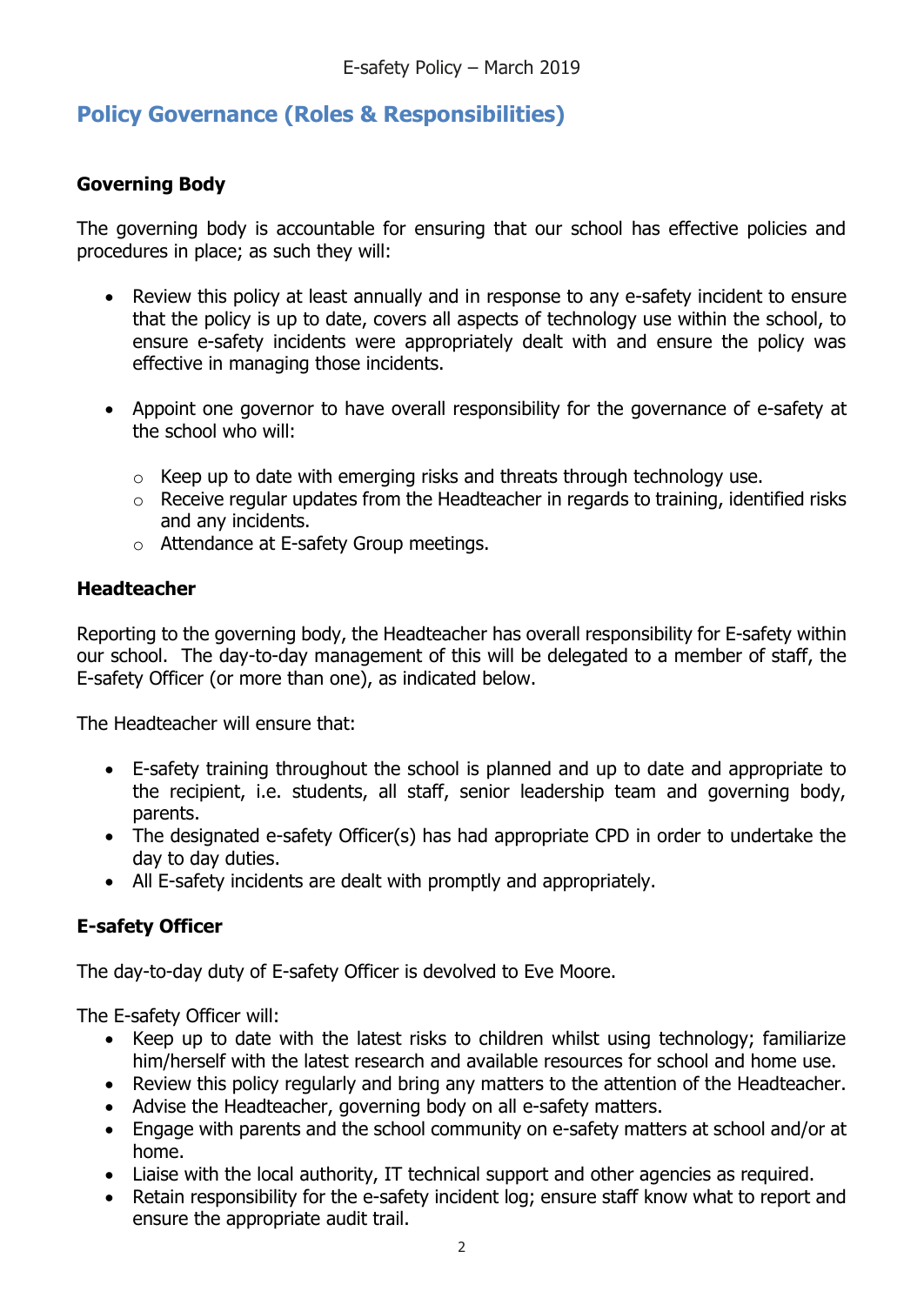- Ensure any technical e-safety measures in school (e.g. Internet filtering software, behaviour management software) are fit for purpose through liaison with the local authority and/or ICT Technical Support.
- Make him/herself aware of any reporting function with technical e-safety measures, i.e. internet filtering reporting function; liaise with the Headteacher and responsible governor to decide on what reports may be appropriate for viewing.
- Lead the E-safety Group.

### **ICT Technical Support Staff**

(Note: if you outsource (buy-in) your technical support this policy must be brought to their attention and signed as if they are a member of staff)

Technical support staff are responsible for ensuring that:

- The IT technical infrastructure is secure; this will include at a minimum:
	- o Anti-virus is fit-for-purpose, up to date and applied to all capable devices.
	- o Windows (or other operating system) updates are regularly monitored and devices updated as appropriate.
	- o Any e-safety technical solutions such as Internet filtering are operating correctly.
	- o Filtering levels are applied appropriately and according to the age of the user; that categories of use are discussed and agreed with the e-safety officer and Headteacher.
	- o Passwords are applied correctly to all users regardless of age.

### **All Staff**

Staff are to ensure that:

- All details within this policy are understood. If anything is not understood it should be brought to the attention of the Headteacher.
- Any e-safety incident is reported to the e-safety Officer (and an e-safety Incident report is made), or in his/her absence to the Headteacher. If you are unsure the matter is to be raised with the e-safety Officer or the Headteacher to make a decision.
- The reporting flowcharts contained within this e-safety policy are fully understood.

### **All Students**

The boundaries of use of ICT equipment and services in this school are given in the student Acceptable Use Policy; any deviation or misuse of ICT equipment or services will be dealt with in accordance with the behaviour policy.

E-safety is embedded into our curriculum; students will be given the appropriate advice and guidance by staff. Similarly all students will be fully aware how they can report areas of concern whilst at school or outside of school.

#### **Parents and Carers**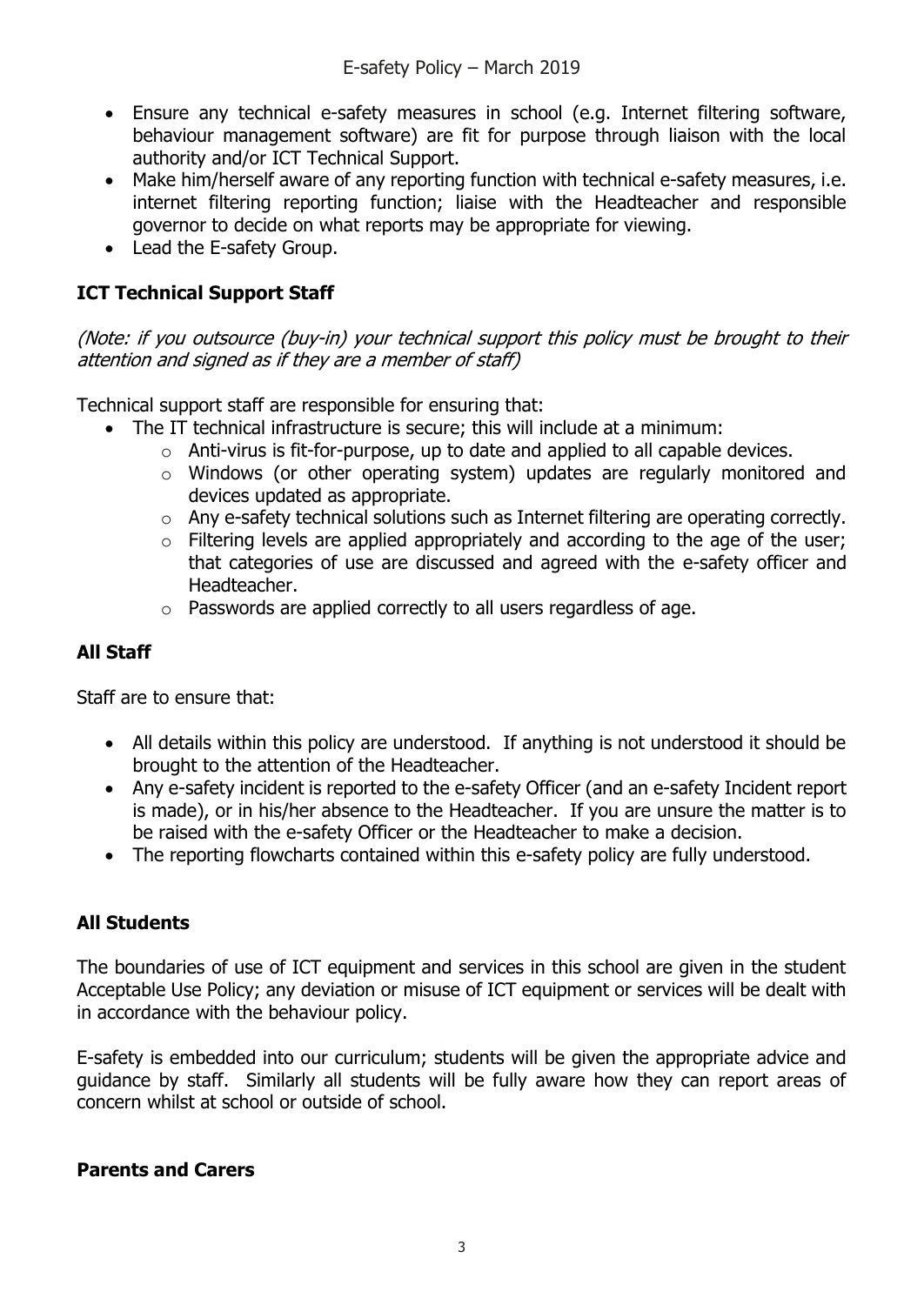Parents play the most important role in the development of their children; as such the school will ensure that parents have the skills and knowledge they need to ensure the safety of children outside the school environment. Through parents evenings, school newsletters and online learning, the school will keep parents up to date with new and emerging e-safety risks, and will involve parents in strategies to ensure that students are empowered.

Parents must also understand the school needs to have rules in place to ensure that their child can be properly safeguarded.

### **Technology**

St Ives Primary & Nursery School uses a range of devices including PC's, laptops, iPads. In order to safeguard the student and in order to prevent loss of personal data we employ the following assistive technology:

**Internet Filtering** – we use Netsweeper software that prevents unauthorized access to illegal websites. It also prevents access to inappropriate websites; appropriate and inappropriate is determined by the age of the user and will be reviewed in line with this policy or in response to an incident, whichever is sooner. The ICT Coordinator, e-safety Officer and IT Support are responsible for ensuring that the filtering is appropriate and that any issues are brought to the attention of the Headteacher.

**Email Filtering** – we use Netsweeper software that prevents any infected email to be sent from the school, or to be received by the school. Infected is defined as: an email that contains a virus or script (i.e. malware) that could be damaging or destructive to data; spam email such as a phishing message.

**Encryption** – No data is to leave the school on an un-encrypted USB drive; all such devices that are kept on school property and which may contain personal data are encrypted. Any breach (i.e. loss/theft of such a device) is to be brought to the attention of the Headteacher immediately. The Headteacher will liaise with the local authority to ascertain whether a report needs to be made to the Information Commissioner's Office. (Note: Encryption does not mean password protected.)

**Passwords** – all staff and students will be unable to access a PC or laptop without a unique username and password. Staff and student passwords will change every 180 days or where there has been a compromise, whichever is sooner. The ICT Coordinator and IT Support will be responsible for ensuring that passwords are changed.

**Anti-Virus** – All capable devices will have anti-virus software. This software will be updated at least weekly for new virus definitions. IT Support will be responsible for ensuring this task is carried out, and will report to the Headteacher if there are any concerns. All USB peripherals such as USB drives are to be scanned for viruses before use.

### **Safe Use**

**Internet** – Use of the Internet in school is a privilege, not a right. Internet use will be granted: to staff upon signing this E-safety and the staff Acceptable Use Policy; students upon signing and returning their acceptance of the Acceptable Use Policy.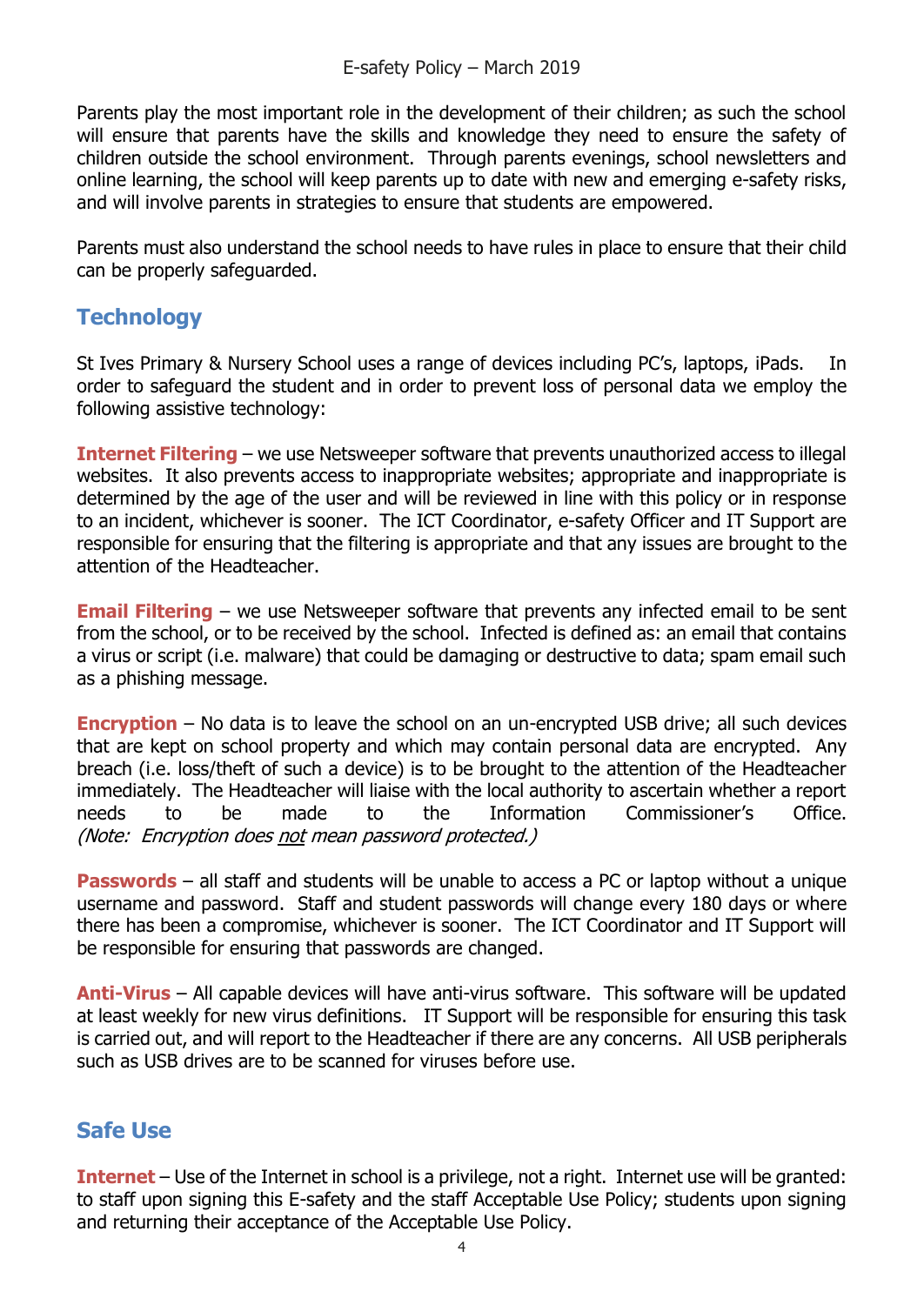All staff, students and parents of students are informed that Internet activity may be monitored in order to ensure as much as possible that users are not exposed to illegal or inappropriate websites, and to ensure as much as possible that users do not actively seek access to illegal or inappropriate websites.

**Email** – All staff are reminded that emails are subject to Freedom of Information requests, and as such the email service is to be used for professional work-based emails only. Emails of a personal nature are not permitted. Similarly use of personal email addresses for work purposes is not permitted.

**Photos and videos** – Digital media such as photos and videos are covered in the schools' Admissions Form, and is re-iterated here for clarity. All parents must sign the relevant section of the Admissions Form if they agree for their child to be present in photographs/videos that are published on the school website or other digital media. If a parent has not agreed this, then that child's photograph/video must not appear on such media.

**Social Networking** – there are many social networking services available; St Ives Primary & Nursery School is fully supportive of social networking as a tool to engage and collaborate with learners, and to engage with parents and the wider school community. The following social media services are permitted for use within St Ives Primary & Nursery School and have been appropriately risk assessed; should staff wish to use other social media, permission must first be sought via the e-safety Officer who will advise the Headteacher for a decision to be made. Any new service will be risk assessed before use is permitted.

Twitter – used by the school as a broadcast service (see below).

A broadcast service is a one-way communication method in order to share school information with the wider school community. No persons will be "followed" or "friended" on these services and as such no two-way communication will take place.

In addition, the following is to be strictly adhered to:

- Permission slips (via the school Admissions Form) must be consulted before any image or video of any child is uploaded.
- There is to be no identification of students using first name and surname; first name only is to be used.
- Where services are "comment enabled", comments are to be set to "moderated".
- All posted data must conform to copyright law; images, videos and other resources that are not originated by the school are not allowed unless the owner's permission has been granted or there is a licence which allows for such use (i.e. creative commons).

**Notice and take down policy** – should it come to the schools attention that there is a resource which has been inadvertently uploaded, and the school does not have copyright permission to use that resource, it will be removed within one working day.

**Incidents** - Any e-safety incident is to be brought to the immediate attention of the e-safety Officer, or in his/her absence the Headteacher. The e-safety Officer will assist you in taking the appropriate action to deal with the incident and to fill out an incident log.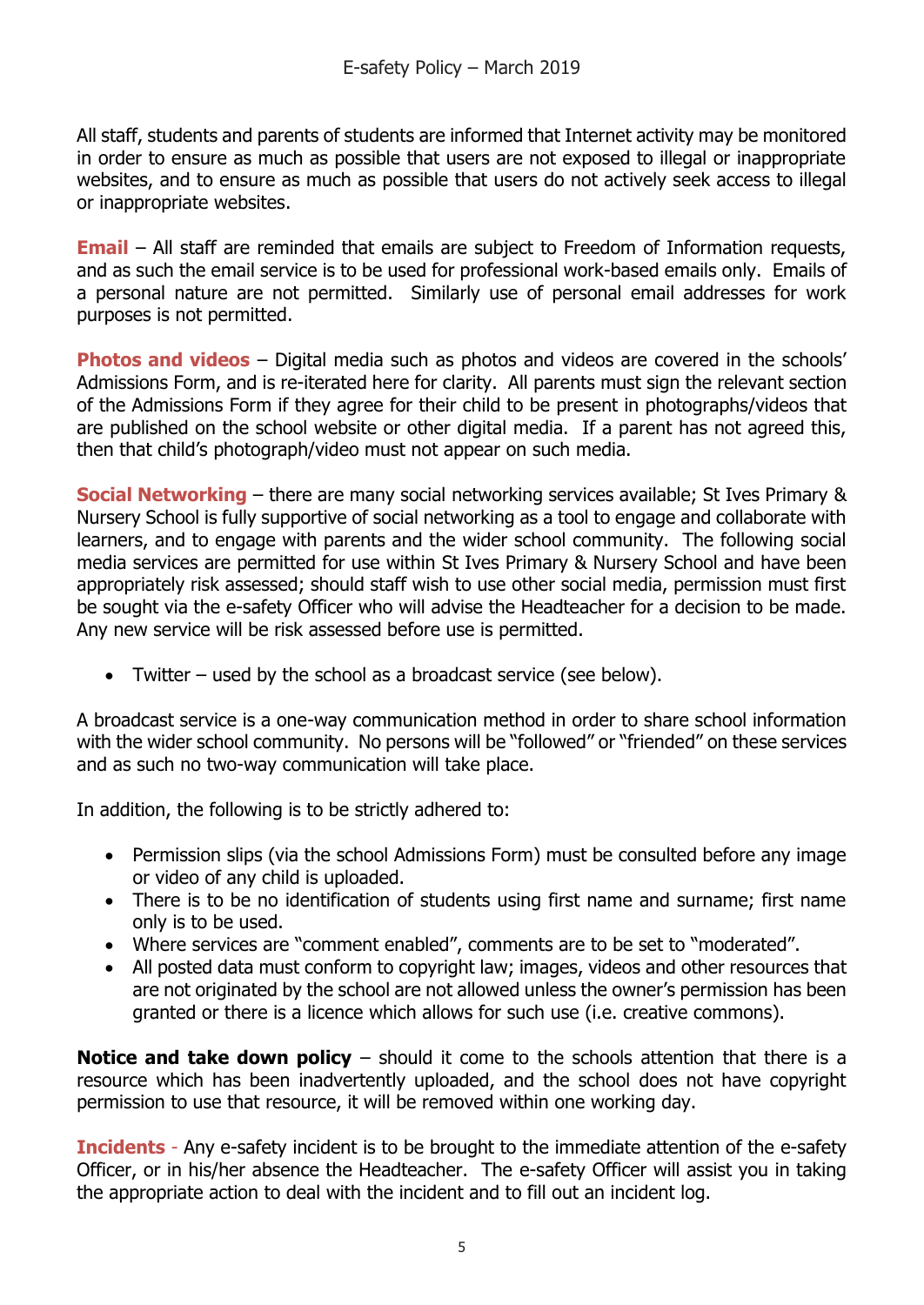**Training and Curriculum** - It is important that the wider school community is sufficiently empowered with the knowledge to stay as risk free as possible whilst using digital technology; this includes updated awareness of new and emerging issues. As such, St Ives Primary & Nursery School subscribe to the National Online Safety programme which provides annual elearning for members of staff, governors and parents.

e-safety for students is embedded into the curriculum; whenever ICT is used in the school, staff will ensure that there are positive messages about the safe use of technology and risks as part of the student's learning. St Ives Primary & Nursery School subscribe to the National Online Safety programme of study and will teach important e-safety messages through these resources.

As well as the programme of training we will establish further training or lessons as necessary in response to any incidents.

The e-safety Officer is responsible for recommending a programme of training and awareness for the school year to the Headteacher and responsible Governor for consideration and planning. Should any member of staff feel they have had inadequate or insufficient training generally or in any particular area this must be brought to the attention of the Headteacher for further CPD.

### **E-safety Group**

The E-safety Group provides a consultative group that has wide representation from the school community, with responsibility for issues regarding online safety and monitoring of the E-safety Policy including the impact of initiatives. The group will also be responsible for regular reporting to the Governing Body.

Members of the E-safety Group will assist the E-safety Officer with:

- the production / review / monitoring of the school E-safety Policy / documents.
- the production / review / monitoring of the school filtering policy (if the school chooses to have one) and requests for filtering changes.
- mapping and reviewing the online safety / digital literacy curricular provision ensuring relevance, breadth and progression
- monitoring network / internet / incident logs
- consulting stakeholders including parents / carers and the students about the online safety provision
- monitoring improvement actions identified through use of the 360 degree safe selfreview tool

### **PREVENT** – A Community Safeguarding Programme

Prevent is about safeguarding people and communities from the threat of terrorism. Prevent is 1 of the 4 elements of CONTEST, the Government's counter-terrorism strategy. It aims to stop people becoming terrorists or supporting terrorism. At the heart of Prevent is safeguarding children and adults and providing early intervention to protect and divert people away from being drawn into terrorist activity.

If you see or hear something that could be terrorist related, call the Police Hotline on 0800 789 321.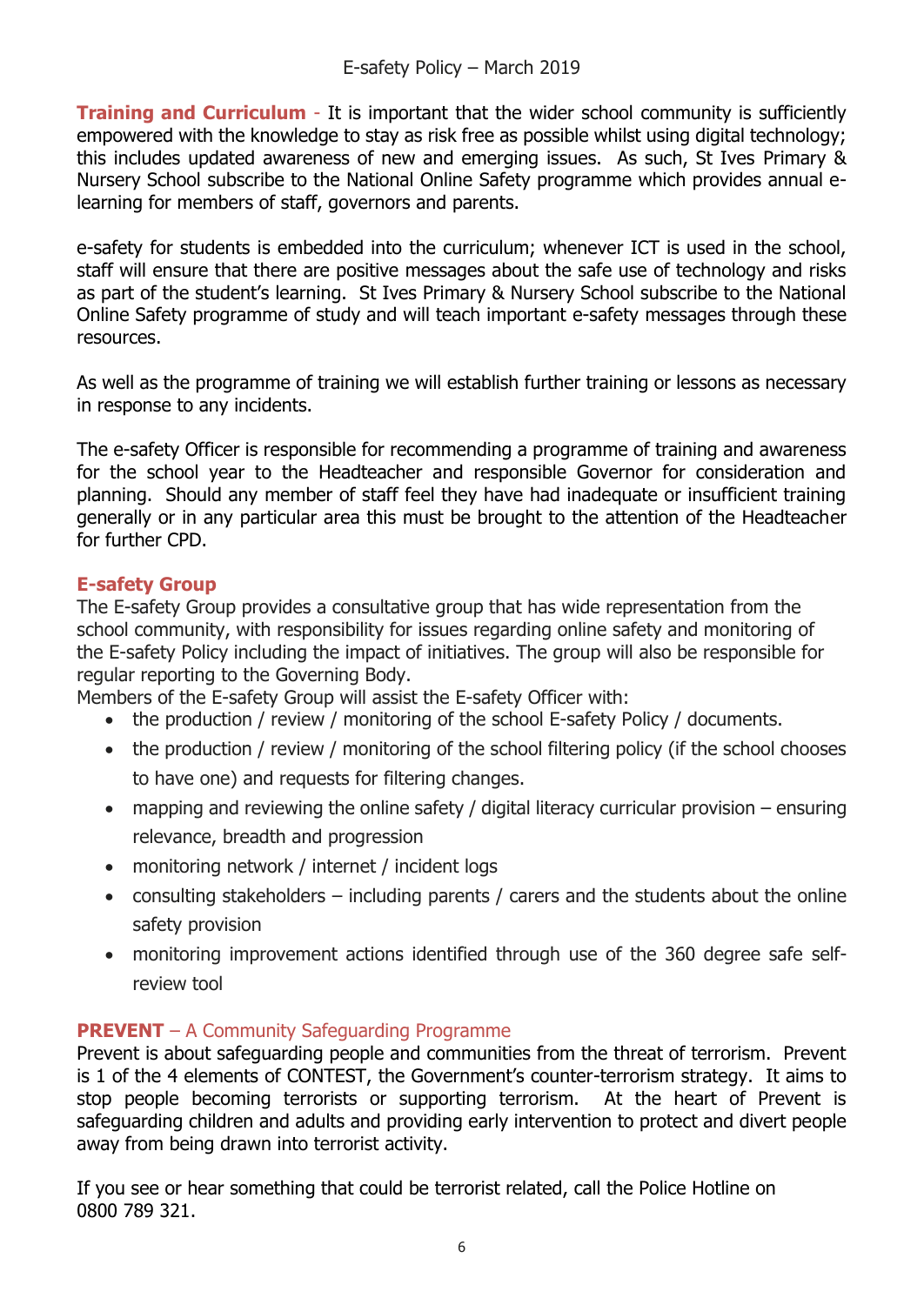If you are concerned about someone in your community, please contact the local police force by dialing 101 or if you require urgent police assistance, dial 999.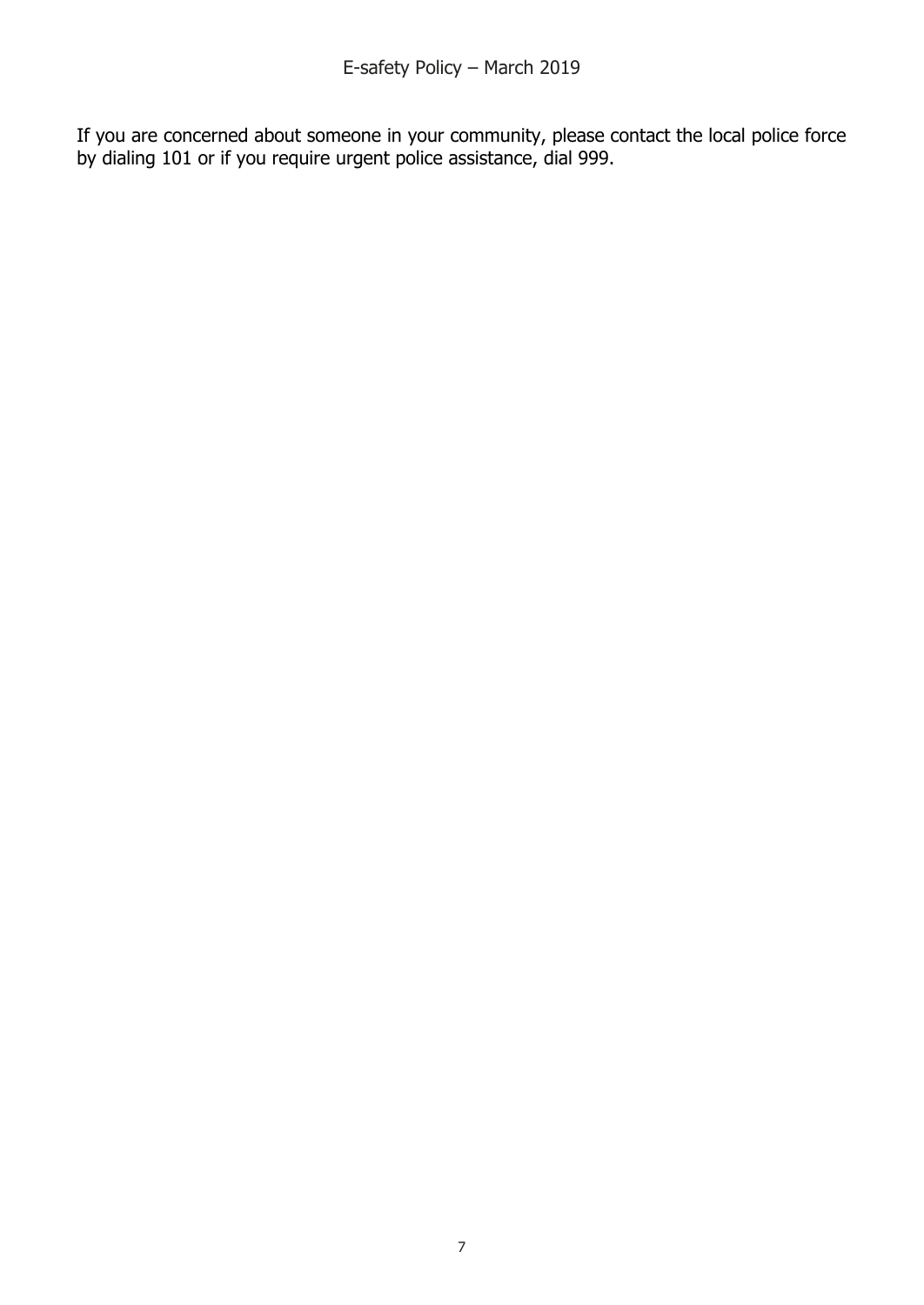## **Acceptable Use Policy – Staff**

#### **Note: All Internet and email activity is subject to monitoring**

You must read this policy in conjunction with the e-safety Policy. Once you have read and understood both you must sign this policy sheet *(it may be easier and tidier to have a separate single sheet that* all staff sign).

**Internet access** - You must not access or attempt to access any sites that contain any of the following: child abuse; pornography; promoting discrimination of any kind; promoting racial or religious hatred; promoting illegal acts; any other information which may be illegal or offensive to colleagues. Inadvertent access must be treated as an e-safety incident, reported to the e-safety officer and an incident sheet completed. Users are reminded that Internet activity may be monitored.

**Social networking** – is allowed in school in accordance with the e-safety policy only. Staff using social networking for personal use should never undermine the school, its staff, parents or children. Staff should not become "friends" with parents or pupils on personal social networks

**Use of Email** – staff are not permitted to use school email addresses for personal business. All email should be kept professional. Staff are reminded that school data, including emails, is open to Subject Access Requests under the Freedom of Information Act.

**Passwords** - Staff should keep passwords private. There is no occasion when a password needs to be shared with another member of staff or student, or IT support.

**Data Protection** – If it is necessary for you to take work home, or off site, you should ensure that your device (USB drive etc.) is encrypted. On no occasion should data concerning personal information be taken offsite on an unencrypted USB drive.

**Personal Use of School ICT** - You are not permitted to use ICT equipment for personal use unless specific permission has been given from the Headteacher who will set the boundaries of personal use.

**Images and Videos** - You should not upload onto any internet site or service images or videos of yourself, other staff or pupils without consent. This is applicable professionally (in school) or personally (i.e. staff outings).

**Use of Personal ICT** - use of personal ICT equipment is at the discretion of the Headteacher. Permission must be sought stating the reason for using personal equipment; a risk assessment will be carried out by IT support and the e-safety Officer.

**Viruses and other malware** - any virus outbreaks are to be reported to the Drift IT Helpdesk as soon as it is practical to do so, along with the name of the virus (if known) and actions taken by the school.

**e-safety** – like health and safety, e-safety is the responsibility of everyone to everyone. As such you will promote positive e-safety messages in all use of ICT whether you are with other members of staff or with students.

**NAME :**

**SIGNATURE : DATE :**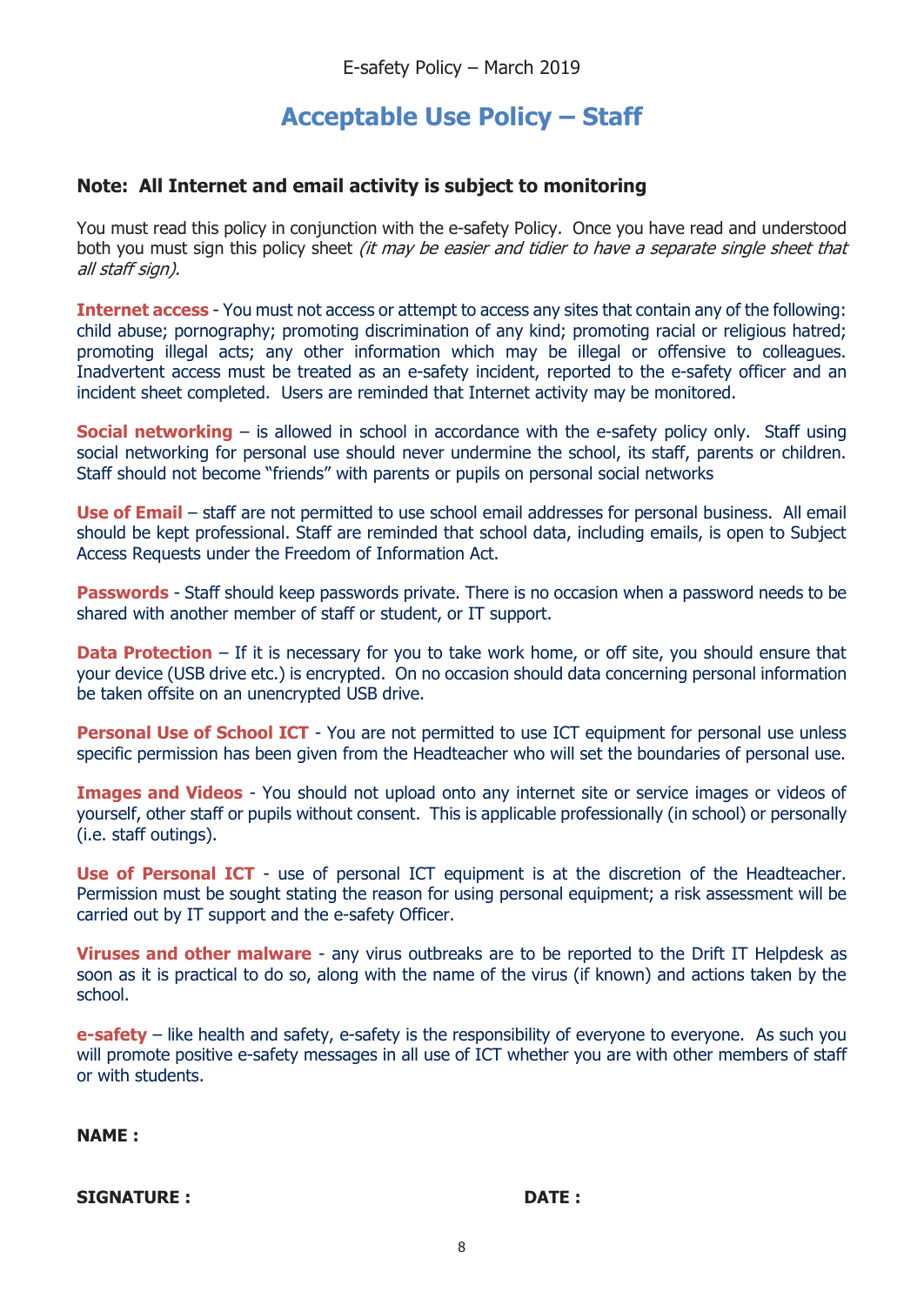E-safety Policy – March 2019

# **Acceptable Use Policy – Students**

## **Our Charter of Good Online Behaviour**

#### **Note: All Internet and email activity is subject to monitoring**

- **I Promise** to only use the school ICT for schoolwork that the teacher has asked me to do.
- **I Promise** not to look for or show other people things that may be upsetting.
- **I Promise** to show respect for the work that other people have done.
- **I will not** use other people's work or pictures without permission to do so.
- **I will not** damage the ICT equipment, if I accidentally damage something I will tell my teacher.
- **I will not** share my password with anybody. If I forget my password I will let my teacher know.
- **I will not** use other people's usernames or passwords.
- **I will not** share personal information online with anyone.
- **I will not** download anything from the Internet unless my teacher has asked me to.
- **I will** let my teacher know if anybody asks me for personal information.
- **I will** let my teacher know if anybody says or does anything to me that is hurtful or upsets me.
- **I will** be respectful to everybody online ; I will treat everybody the way that I want to be treated.

**I understand –** that some people on the Internet are not who they say they are, and some people can be nasty. I will tell my teacher if I am ever concerned in school, or my parents if I am at home.

**I understand** – that Internet activity may be monitored.

**I understand** – if I break the rules in this charter there will be consequences of my actions and my parents will be told.

#### **Signed (Student) :**

#### **Date :**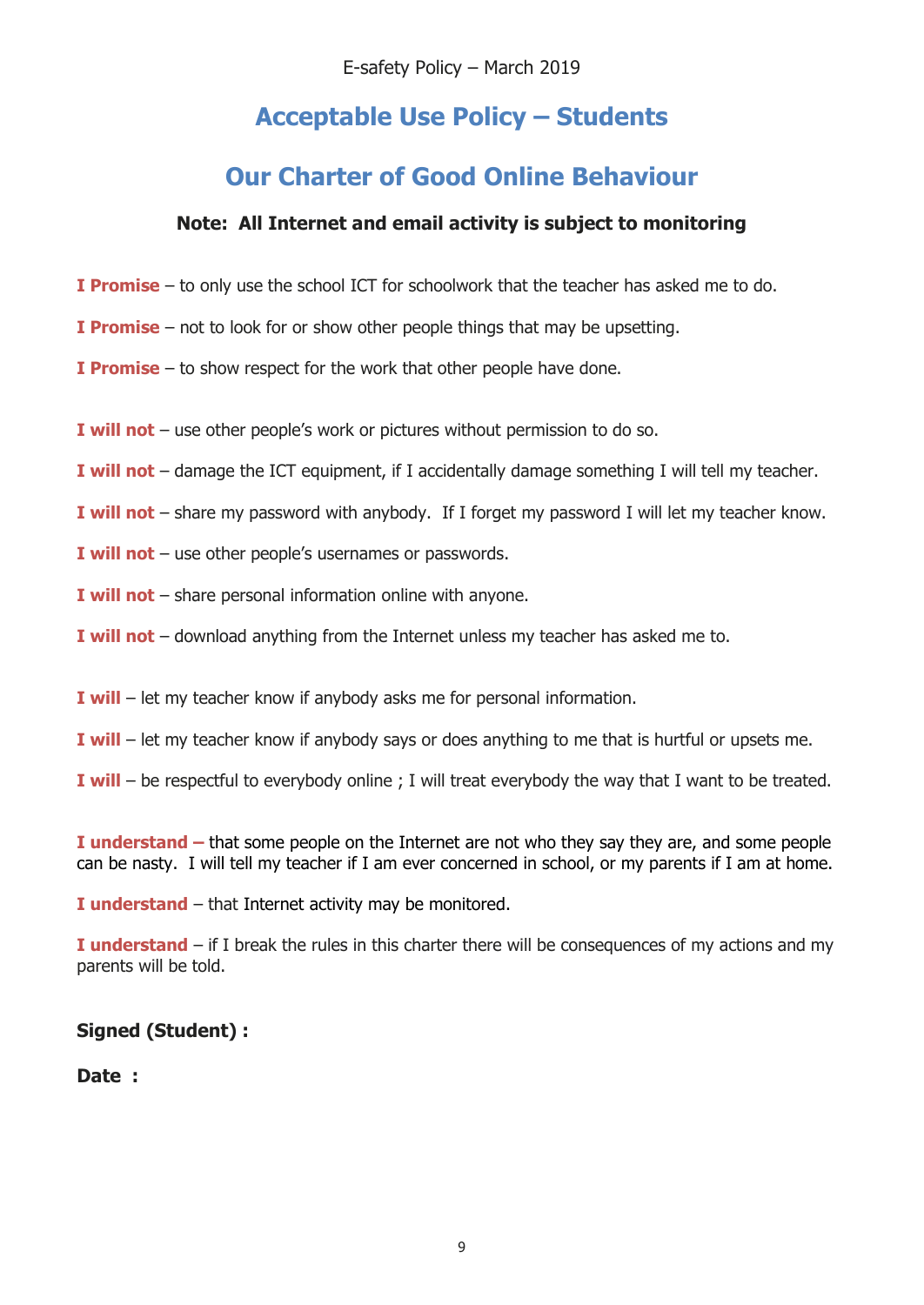### **Letter to Parents:**

Dear Parent/Guardian

Use of the Internet in school is a vital part of the education of your son/daughter. Our school makes extensive use of the Internet in order to enhance their learning and provide facilities for research, collaboration and communication.

You will be aware that the Internet is host to a great many illegal and inappropriate websites, and as such we will ensure as far as possible that your child is unable to access sites such as this. We are able to do this using advanced software known as an Internet filter. This filter categorizes websites in accordance with their content; the school allows or denies these categories dependent upon the age of the children.

The software also allows us to monitor Internet use; the Internet filter keeps logs of which user has accessed what Internet sites, and when. Security and safeguarding of your child are of the utmost importance in our school; in order to ensure that there have been no attempts of inappropriate Internet activity we may occasionally monitor these logs. If we believe there has been questionable activity involving your child we will inform you of the circumstances.

At the beginning of each school year we explain the importance of Internet filtering to your child. Furthermore, we explain that there has to be a balance of privacy and safety; we also inform them that we can monitor their activity. All children are given the opportunity to ask questions and give their viewpoint. We would like to extend that opportunity to you also; if you have any questions or concerns please come and see us.

Yours sincerely

Mrs L Crossley Headteacher

I have read this letter and understand that my child's Internet access could be monitored to ensure that there is no illegal or inappropriate activity by any user of the school network. I acknowledge that this has been explained to my child and that he/she has had the opportunity to voice their opinion, and to ask questions.

Name of Parent/Guardian –

Name of Child –

Signature - The Date of the Date of the Date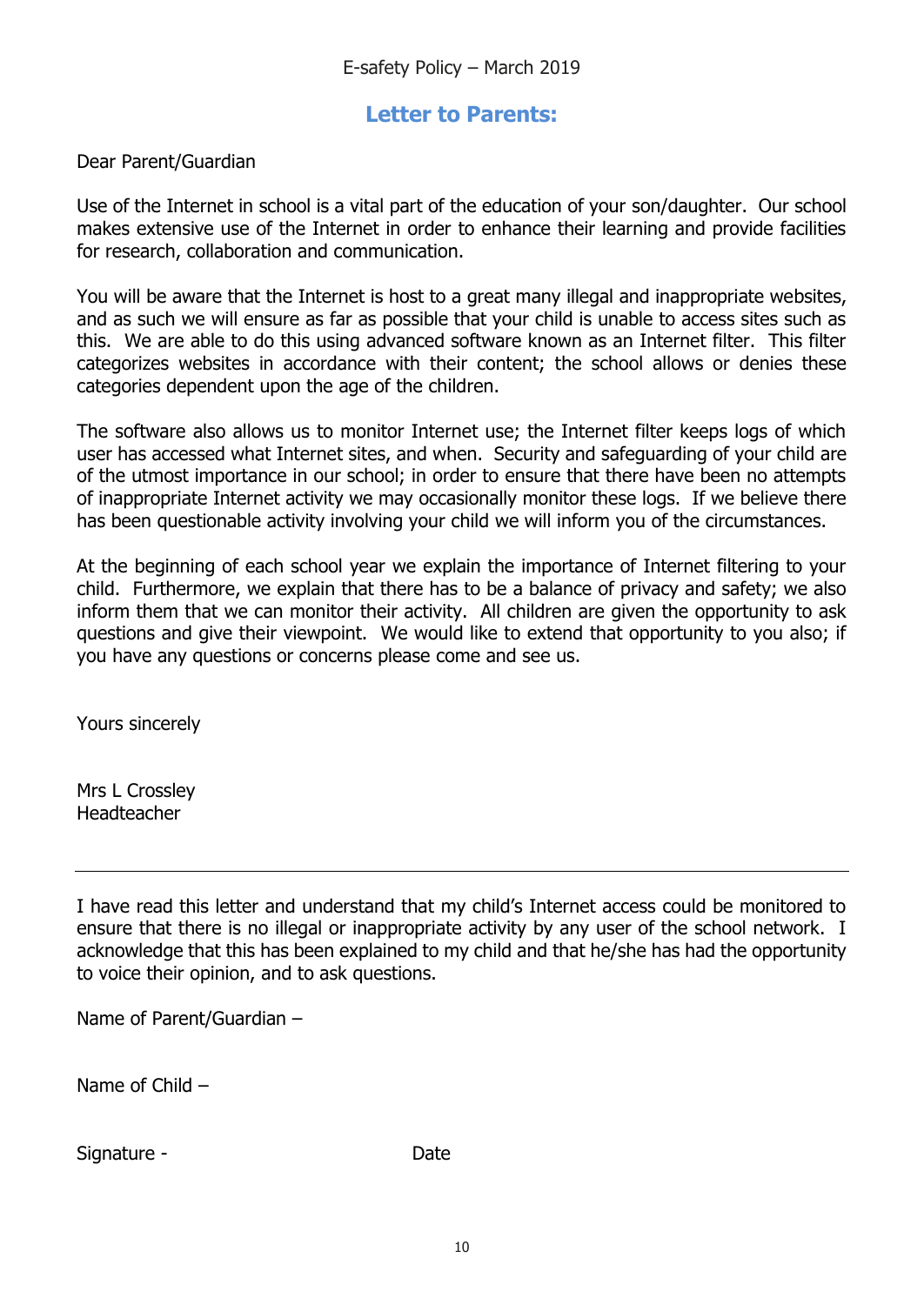$5T. IVES$ 

# E-safety Incident Reporting Log

St. Ives Primary & Nursery School

| Date | <b>Time</b> | Incident | <b>Action Taken</b> |          | $\overline{\phantom{0}}$    |           |
|------|-------------|----------|---------------------|----------|-----------------------------|-----------|
|      |             |          | What?               | By Whom? | <b>Incident Reported By</b> | Signature |
|      |             |          |                     |          |                             |           |
|      |             |          |                     |          |                             |           |
|      |             |          |                     |          |                             |           |
|      |             |          |                     |          |                             |           |
|      |             |          |                     |          |                             |           |
|      |             |          |                     |          |                             |           |
|      |             |          |                     |          |                             |           |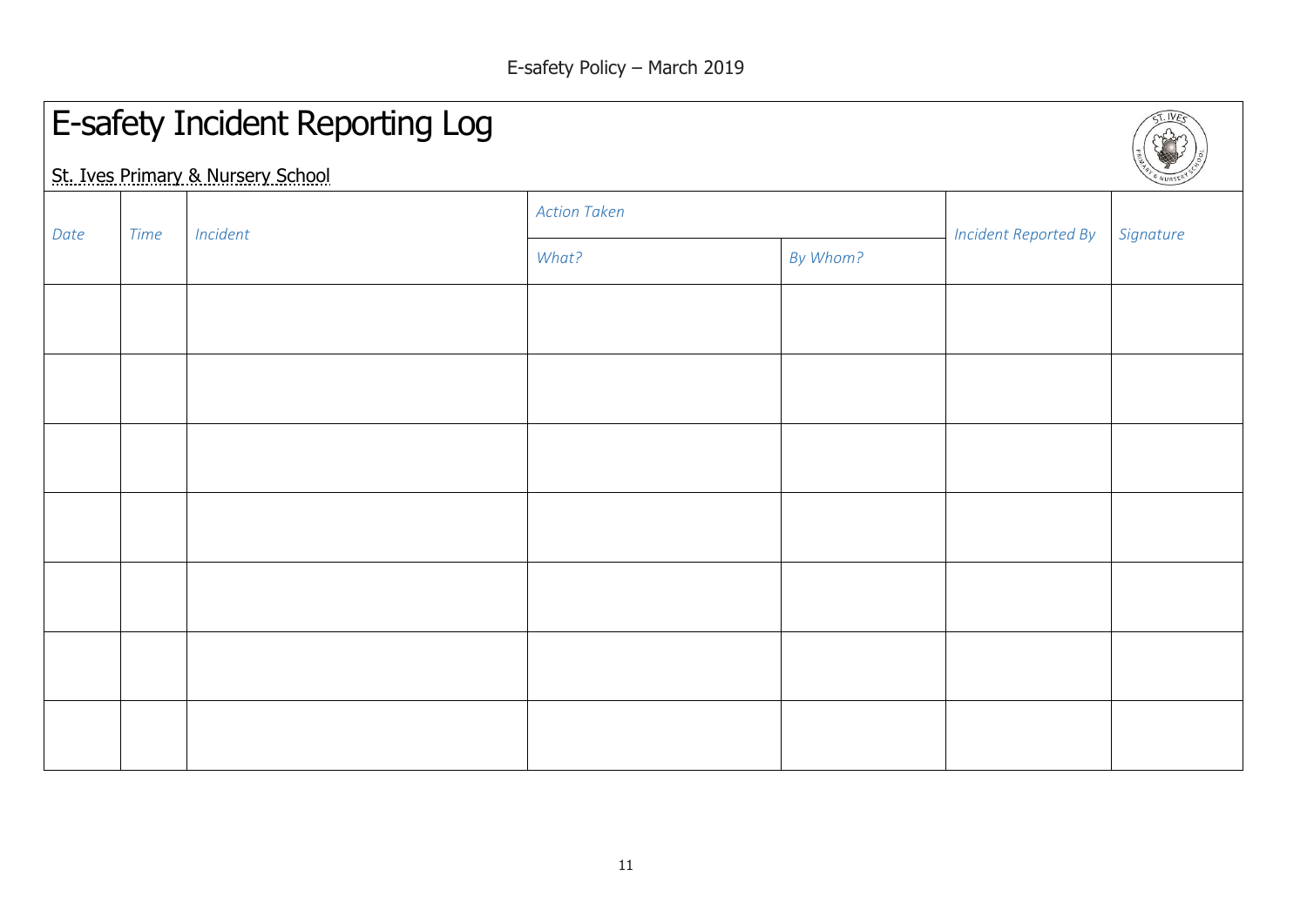| KISN | na |
|------|----|
|------|----|

| No. | <b>Activity</b>      | <b>Risk</b>                                                                       | <b>Likelihood</b> | <b>Impact</b>  | <b>Score</b>    | <b>Mitigation</b>                                                                               | <b>Owner</b>                      |
|-----|----------------------|-----------------------------------------------------------------------------------|-------------------|----------------|-----------------|-------------------------------------------------------------------------------------------------|-----------------------------------|
| ı.  | Internet<br>browsing | Access to inappropriate/illegal content - staff                                   |                   |                | 3.              | E-safety education of staff,<br>E-safety policy.                                                | E-safety Officer                  |
| 2.  | Internet<br>browsing | Access to inappropriate/illegal content - students                                | 3                 | $\overline{3}$ | 9 <sup>1</sup>  | E-safety education of<br>students, internet filtering in<br>place.                              | E-safety Officer                  |
| 3.  | Twitter              | Inappropriate comments                                                            | $\overline{2}$    |                | $\overline{2}$  | E-safety education of staff,<br>E-safety policy.                                                | E-safety Officer                  |
| 4.  | Twitter              | Using copyright material                                                          |                   | $\overline{2}$ | 3               | Education of staff.                                                                             | E-safety Officer                  |
| 5.  | Twitter              | Publishing photographs of students without permission                             |                   | 3              | 3               | Education of staff, list of<br>pupils without permission.                                       | E-safety Officer                  |
| 6.  | Student laptops      | Students taking laptops home - access to inappropriate/illegal<br>content at home | $\mathbf{1}$      | 3              | 3               | E-safety education of<br>students/parents, Acceptable<br>Use Policy agreement with<br>students. | E-safety Officer                  |
| 7.  | Student iPads        | Students taking iPads home - access to inappropriate/illegal<br>content at home   | $\mathbf{1}$      | 3              | 3               | E-safety education of<br>students/parents, Acceptable<br>Use Policy agreement with<br>students. | E-safety Officer                  |
| 8.  | <b>System Access</b> | Unauthorised individuals access the restricted drives                             |                   | 3              | 3               | E-safety (password)<br>education of staff, E-safety<br>policy.                                  | E-safety Officer                  |
| 9.  | System Failure       | Staff/students are unable to access the system                                    | $\overline{2}$    | 3              | $6 \overline{}$ | Drift IT Support.                                                                               | E-safety Officer,<br><b>Drift</b> |
| 10. | Server Failure       | Data/documents are corrupted/lost due to server failure                           |                   | 3              | 3               | Server back up, Drift IT<br>Support.                                                            | E-safety Officer,<br>Drift        |

**Likelihood: How likely is it that the risk could happen (foreseeability).**

**Impact: What would be the impact to the school (e.g. this could be in terms of legality, reputation, complaints from parents, reporting in press etc.)**

**Likelihood and Impact are between 1 and 3, 1 being the lowest. Multiply Likelihood and Impact to achieve score.**

**LEGEND/SCORE:**  $1-3 =$  **Low Risk**  $4-6 =$  **Medium Risk**  $7-9 =$  **High Risk Owner: The person who will action the risk assessment and recommend the mitigation to Headteacher and Governing Body.Final decision rests with Headteacher and Governing Body**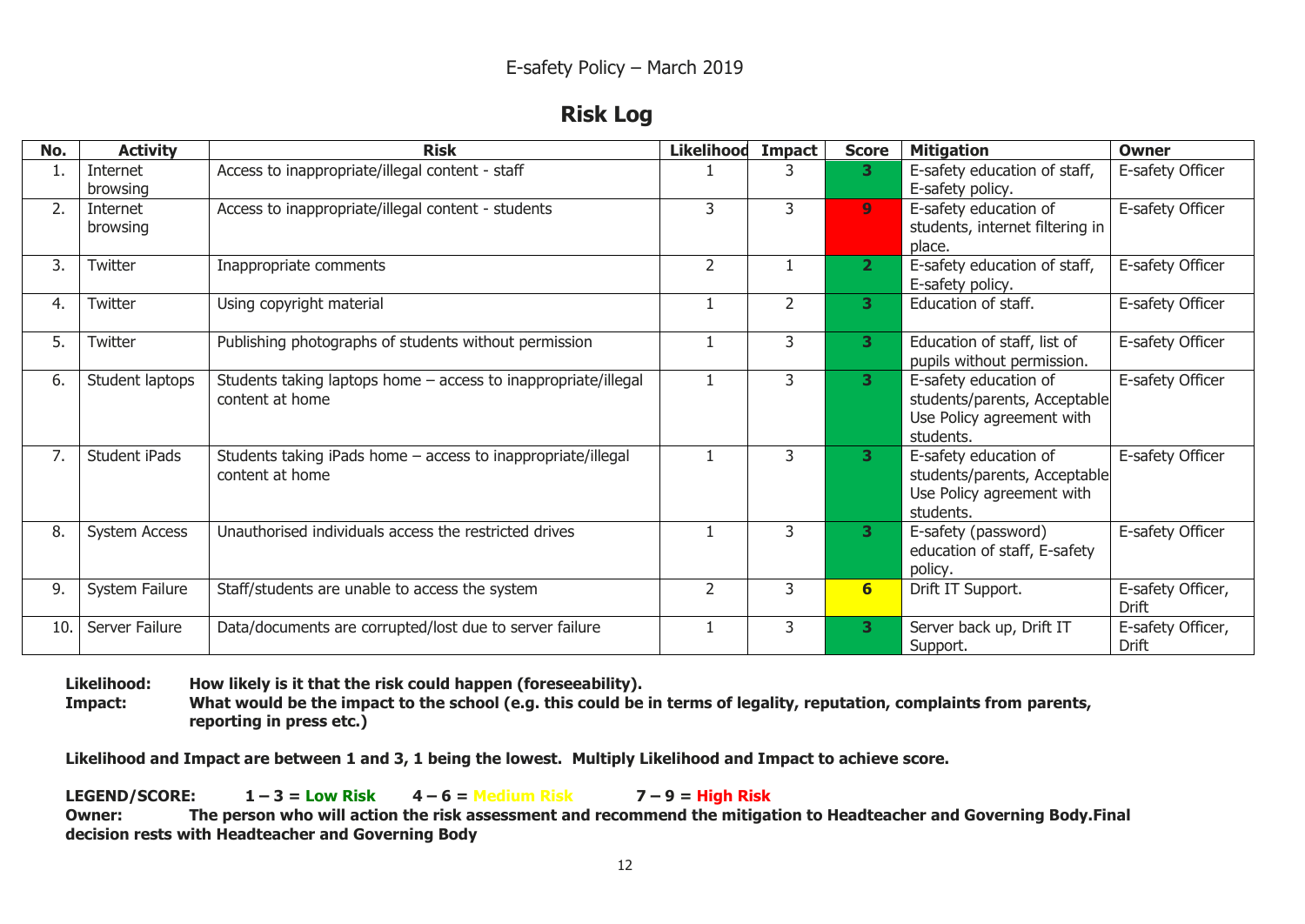E-safety Policy – March 2019

# **Inappropriate Activity Flowchart**



If you are in any doubt, consult the Headteacher, Child Protection Officer or Safeguarding